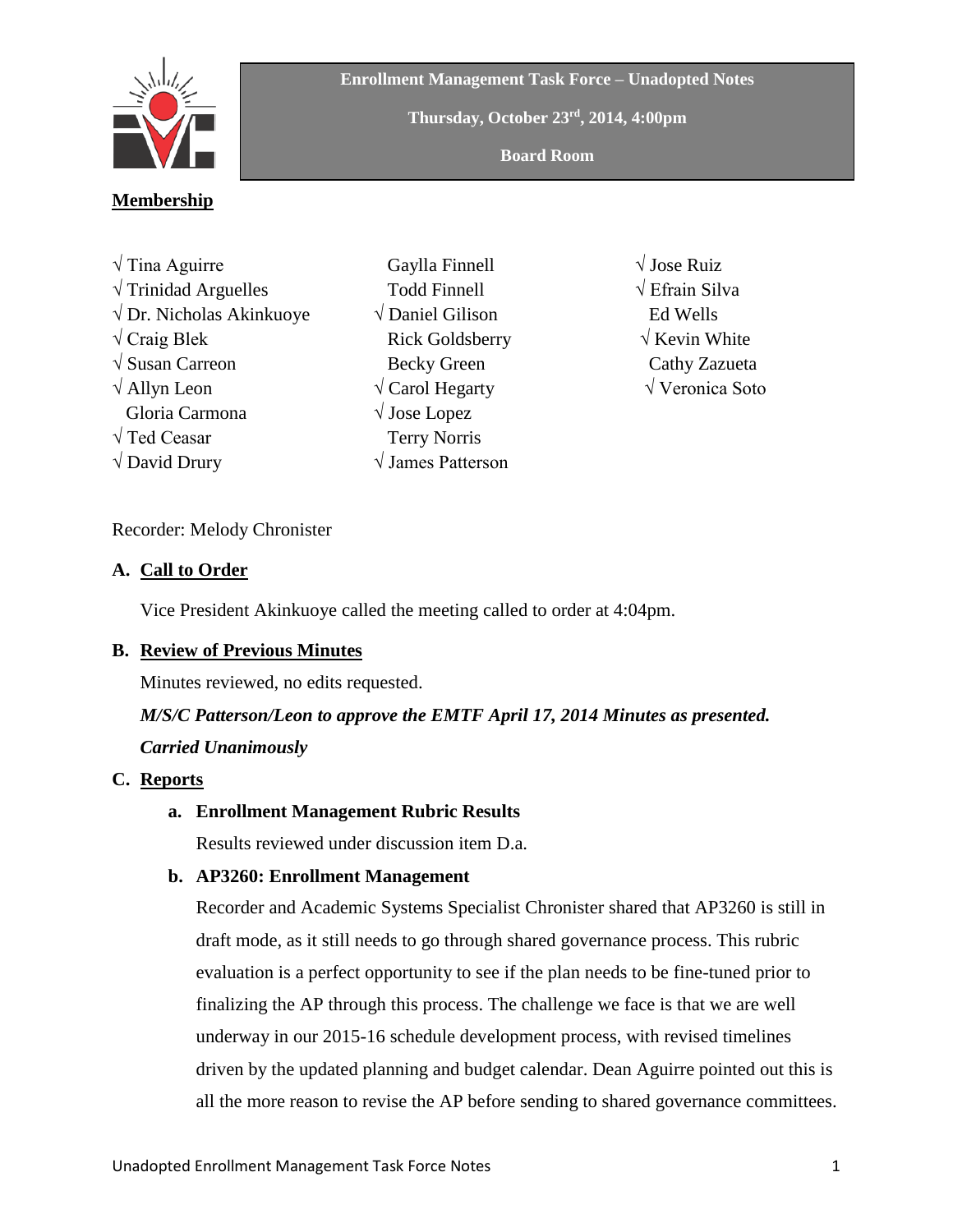



**Thursday, October 23rd , 2014, 4:00pm**

**Board Room**

### **D. Update on Previous Discussion Items**

#### **a. Review/Discussion on Rubric Results**

#### Benchmark One - Membership

Reviewed rubric results. It was noted that CBO and CSSO have not been in attendance, which are two crucial positions that makeup the task force. It was noted that the rubric results were very positive, because as far as membership is concern, the positions listed are on the committee roster. Attendance is another issue that needs to be addressed. It was mentioned that even a representative from each area would be beneficial if the people in question are unable to attend. It was also noted that meetings should be biannual to quarterly (one to two times per semester).

Benchmark Two – Academic Services – FTES/Scheduling

Reviewed rubric results. As far as FTES/Scheduling Goals, the task force as a whole acknowledged that the College did not hit "fully meets" target of 595, but significant improvement was made that qualifies for the "meets" category. Will continue to strive for improvement in this area. In regards to FTES/Scheduling Strategy, Member Gilison inquired on what the "tracking tool" was. Dean Aguirre confirmed it was the schedule development timeline developed and released at the start of each schedule development cycle. The task force agreed that the College is fully meeting this category. There was no additional comments on the positive results for the FTES/Scheduling Timeline nor the overall evaluation results for benchmark two, only that the results accurately represented where the College is at as of 2014-15. Benchmark Three – Student Services - Recruitment

Reviewed rubric results. It was confirmed that EMP stands for the Educational Master Plan. Dean Ceasar shared that recruitment efforts have been largely and positively impacted by the new SSSP regulations, which should be reflected in the 2014-15 rubric evaluation.

#### Benchmark Four – Student Services – Admissions

Reviewed rubric results. It was suggested that someone from Admissions and Records be present at these meetings to provide feedback on present practices.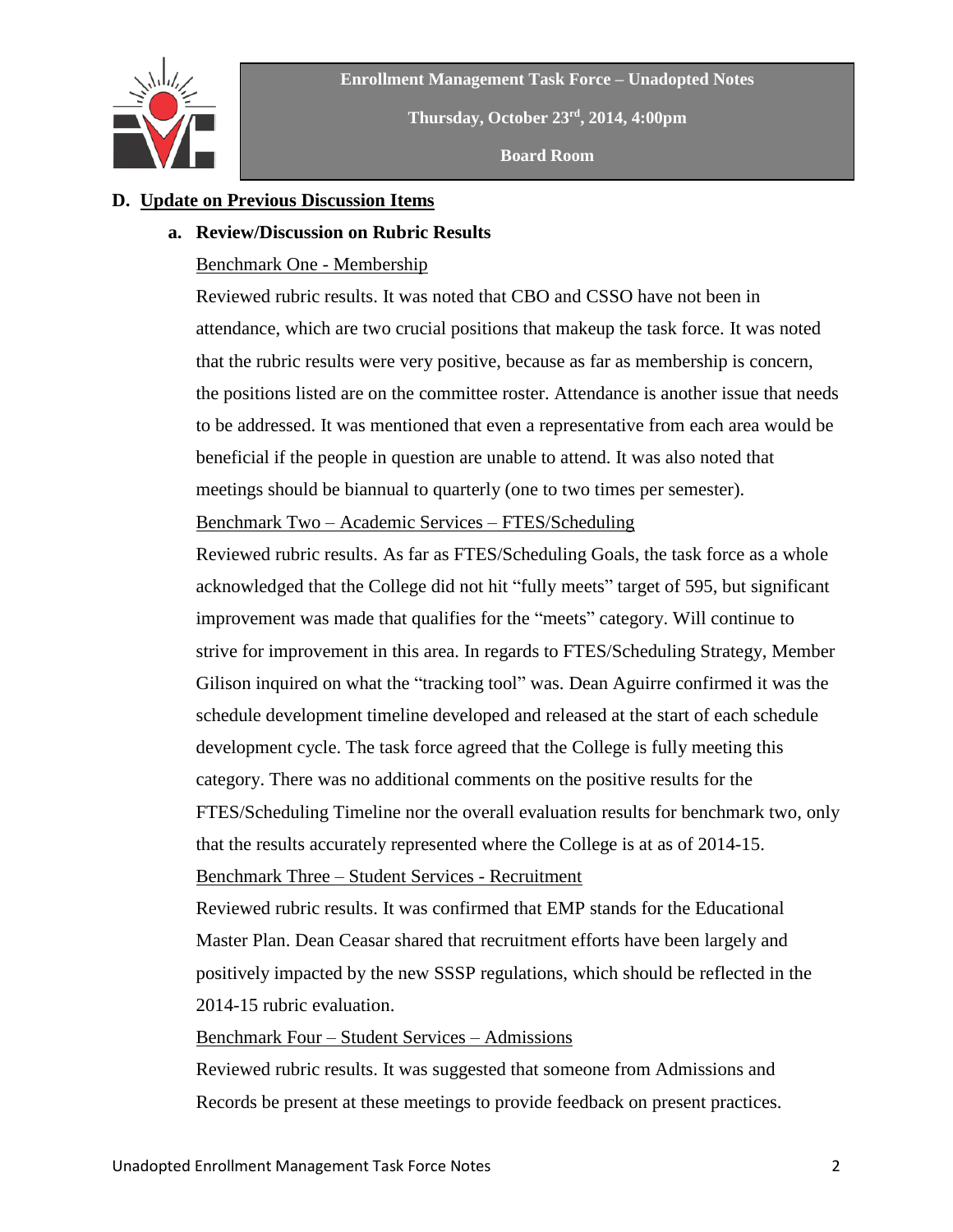

**Enrollment Management Task Force – Unadopted Notes Thursday, October 23rd , 2014, 4:00pm Board Room**

### Benchmark Five - Marketing

Reviewed rubric results. It was suggested that the chair of the Marketing Committee be added to the membership of the task force. The committee agreed. Recorder Chronister shared how marketing is indirectly tied to this committee via Omar Ramos, Online Architect and Reprographics Director, as he supervises the College's Publications Designer (who is also presently the chair of the marketing committee). However, she agreed that a more direct link to the marketing committee would be beneficial.

Vice President Dr. Akinkuoye shared that progress needs to be made in how we reach out to the community to attend IVC. He would like to see the local press do positive articles about what IVC is doing out in the community, individual student success stories. Member Drury added that this allows IVC to make its own statement versus the occasionally negative commentary in the Probe section of the newspaper. Dr. Akinkuoye pointed out that he is attending the November Student Services Council meeting to start this dialogue. He also noted that we need to further involve the Associated Student Government with these marketing campaigns. Member Drury pointed out that the revised billboard is effective and placed strategically next to University of Phoenix. Member Gilison brought up that the College may want to rethink about its decision to no longer print any marketing material, including the class schedule. This was a powerful marketing tool that is no longer available due to budget cuts. Member Leon shared that Arizona Western College prints a small batch of schedules as a marketing tool to use at local malls and/or other outreach events. They also send out postcards to every household with a "smart" barcode that links to an online version of the schedule that an individual can access via a smart phone or tablet. It was agreed that this is something the marketing committee should look into.

#### **E. New Discussion**

#### **a. 2015-16 Schedule Development Status Update**

Brief update was provided